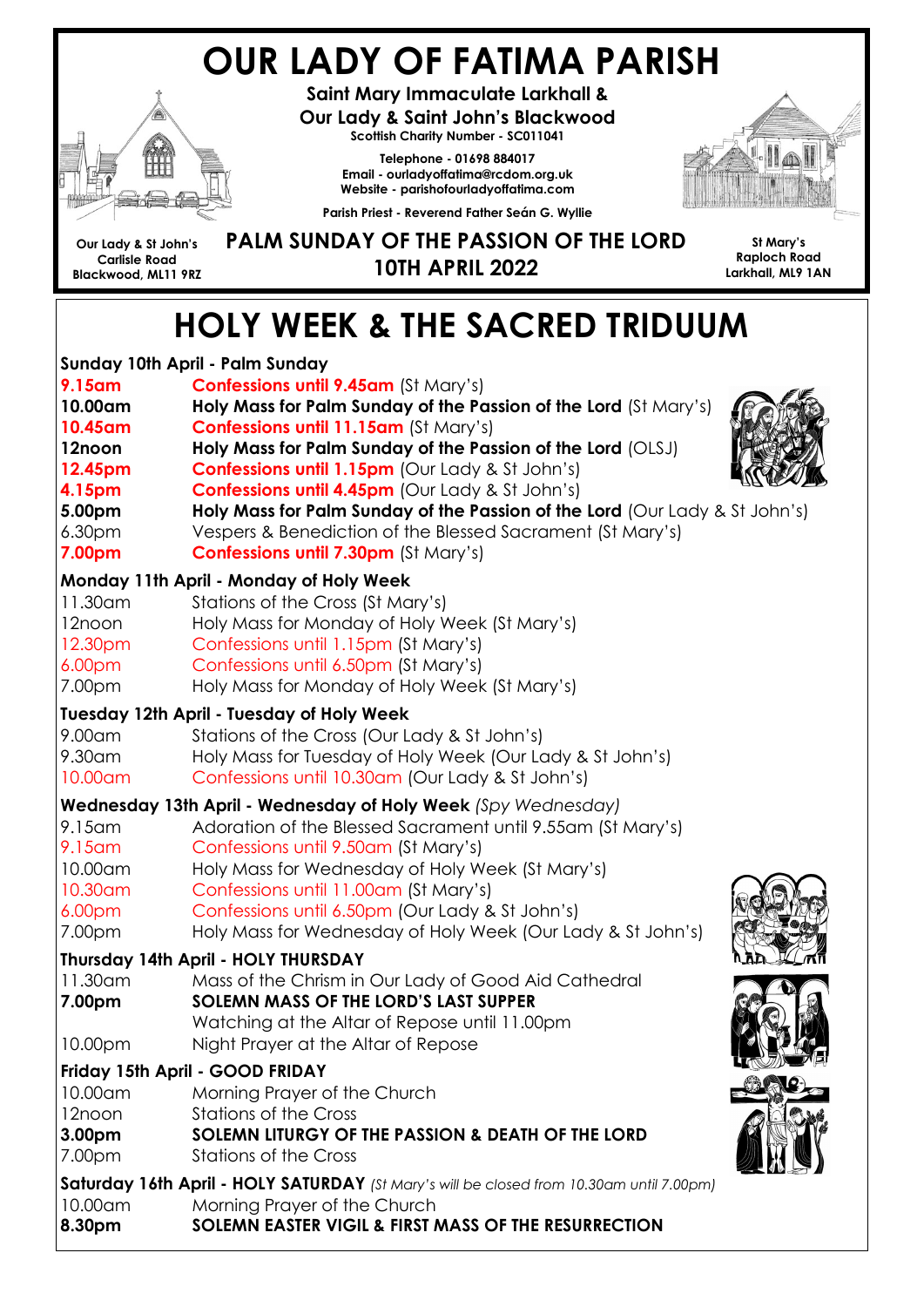|  |  | <b>EASTER WEEK MASSES IN OUR PARISH</b> |  |  |  |
|--|--|-----------------------------------------|--|--|--|
|--|--|-----------------------------------------|--|--|--|

Saturday 16th April

8.30pm **Easter Vigil & First Mass of the Resurrection** (St Mary's)

Sunday 17th April

10.00am Holy Mass for the Resurrection of the Lord (St Mary's) 12noon **Holy Mass for the Resurrection of the Lord** (Our Lady & St John's) NO EVENING MASS Monday 18th April

12noon Holy Mass for Monday of the Easter Octave (St Mary's)

Tuesday 19th April

12noon Holy Mass for Tuesday of the Easter Octave (Our Lady & St John's)

#### Wednesday 20th April

12noon Holy Mass for Wednesday of the Easter Octave (St Mary's)

#### Thursday 21st April

12noon Holy Mass for Thursday of the Easter Octave (Our Lady & St John's)

#### Friday 22nd April

12noon Holy Mass for Friday of the Easter Octave (St Mary's)

Saturday 23rd April

5.30pm Vigil Mass for the Second Sunday of Eastertide (St Mary's)

Sunday 24th April 10.00am Holy Mass for the Second Sunday of Eastertide (St Mary's)

12noon **Holy Mass for the Second Sunday of Eastertide** (Our Lady & St John's) 3.00pm Divine Mercy Devotion with Adoration of the Blessed Sacrament (St Mary's)

5.00pm Holy Mass for the Second Sunday of Eastertide (Our Lady & St John's)

#### WORD OF THANKS FROM SCIAF - UKRAINE APPEAL

Through the kind donation of £3,788.00 made by the Parish of Our Lady of Fatima, you are supporting people displaced by the conflict in Ukraine, as well as refugees in neighbouring countries with our sister Caritas agencies in Poland, Moldova and Romania. Together we are providing vital emergency food, water, safe accommodation, hygiene kits, transport and child support services during this turbulent time. The conflict in Ukraine, and the distress families are experiencing, are a stark reminder of the human tragedy of conflict and the daily struggles faced by our brothers and sisters around the world. It is only through your support that we can be there for those who need us across the globe and show that in times of crisis no one will be forgotten. With your help, and standing with our partners, we will continue to provide support for those who need it.

#### SCIAF WEE BOXES

All SCIAF Wee Boxes should be returned to the church for the Mass of the Lord's Last Supper on Holy Thursday evening. Please ensure that your Wee Box is returned to the church by then.

#### GOOD FRIDAY - COLLECTION FOR THE HOLY PLACES

The traditional Good Friday collection for the upkeep of the Holy Places associated with Our Lord's birth, suffering, death and resurrection in the Holy Land will be taken up at the 12noon and 7.00pm Stations of the Cross and the 3.00pm Solemn Liturgy of the Passion & Death of the Lord.

#### EASTER SUNDAY - EASTER COLLECTION

A collection will be taken up at the Easter Vigil and the Easter Sunday Masses for the parish. The Christmas Collection & the Easter Collection are the two opportunities each year for parishioners to make a financial gift to the parish. Please place your offerings into the offertory collection.

#### GOOD FRIDAY - KISSING OF THE CROSS

This year we are unable to kiss the cross so a bow or genuflection to the cross will replace the kiss.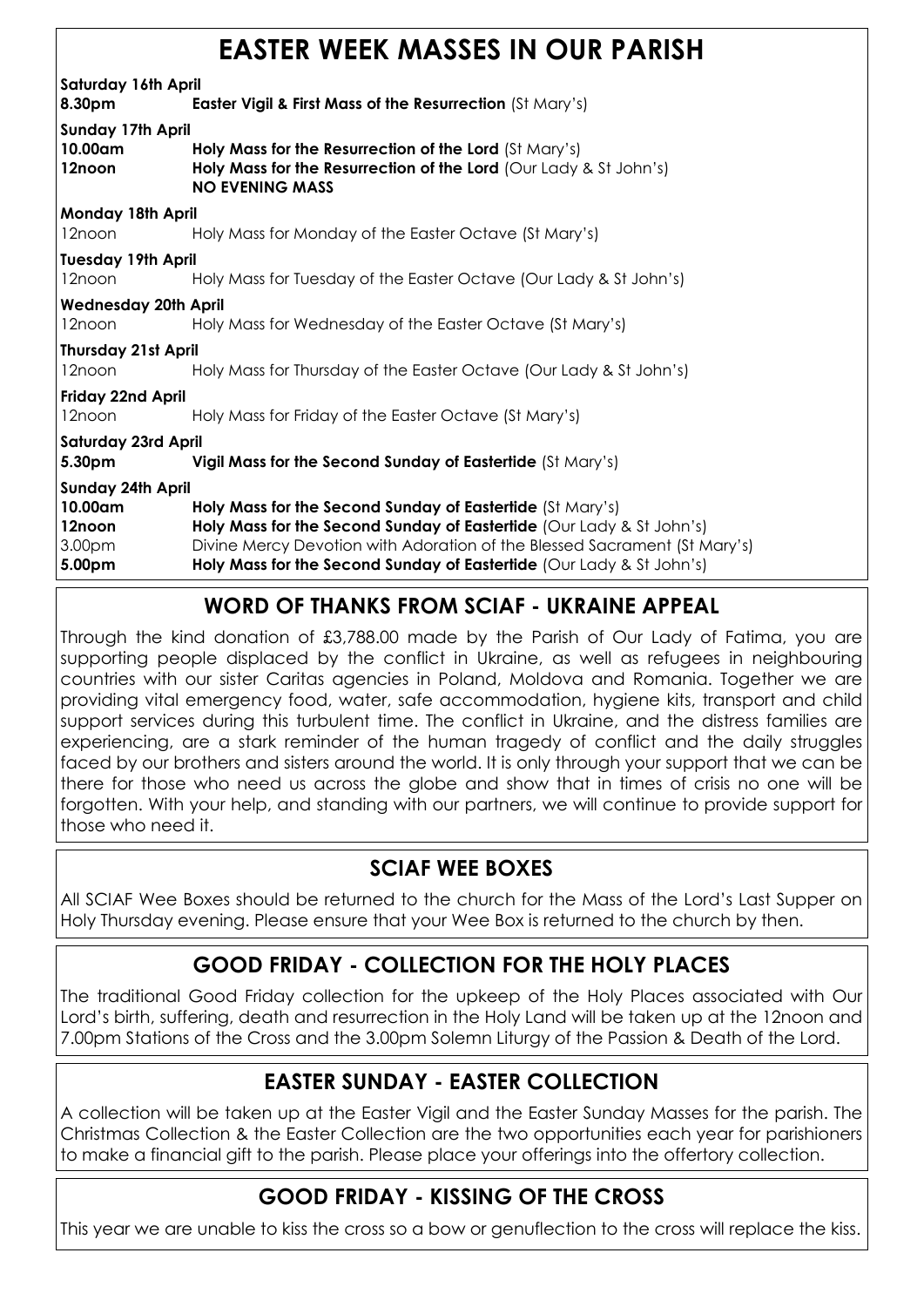#### THE CHRISM MASS

Each year the priests of the diocese come together in Motherwell Cathedral on Holy Thursday morning to renew their priestly vows on the day that the Lord established the Priesthood and the Holy Eucharist and to gather with the Bishop who blesses the Holy Oils which are used in the parishes for Baptism, Confirmation, Sacrament of the Sick and the Last Rites. It is a beautiful and moving Mass to which all the faithful are invited. It takes place this Thursday at 11.30am. Please consider coming along to this special Mass to join as a Diocese and to pray for our priests.

#### PARISH FINANCES

| Collection & Donations:           | £868.00   |
|-----------------------------------|-----------|
| Donation:                         | £400.00   |
| Standing Orders & Bank Transfers: | £1,417.00 |

#### SYNOD RESPONSES

The final Synod Report from our parish which has been submitted to the Diocese of Motherwell is available at the back of the church for parishioners to take home and read. This is the final report which has been compiled by Fr Wyllie together with Vivien Stewart & Margaret Wilson (our parish Synod coordinators). There are a lot of suggestions, opinions and ideas which will require some time to go through and begin an action plan to implement, set up and organise the various suggestions made. This will be submitted firstly to the Parish Pastoral Planning Team who will come up with ways of implementing the many suggestions and ideas with Fr Wyllie.

#### BLESSED PALMS

Palms will be blessed at the beginning of all our Masses this weekend. Please help yourself to the palms after Mass to place in your home. Parishioners are welcome to take as many palms as they need, conscious of course that other parishioners will want to take some home too. So please, don't feel limited to taking one cross only, but also don't take too many.

#### LIGHT BITE AFTER 12NOON MASS

One of the suggestions which has been made to Fr Wyllie for quite some time, and has now been requested by the young people, is that we have a little tea, coffee and light snack after the 12noon Mass on a Sunday. Fr Wyllie is looking for volunteers to take this initiative forward. If you would be willing to consider being a part of this venture then please contact him over the next few weeks. Some of the children from the school have offered their services so it would be great to support them.

### OLSJ ST VINCENT DE PAUL

If you or someone you know is struggling to make ends meet then please contact the SSVP of Our Lady & St John's who will be more than willing to assist in whatever way they can. The contact number is: 07522925723.

# Many thanks for your very generous support **ATTENDANCE AT MASS LAST WEEK**

| 10.00am Sunday Mass (St Mary's):<br>12noon Sunday Mass (OLSJ):<br>76 |     |
|----------------------------------------------------------------------|-----|
|                                                                      |     |
|                                                                      | 107 |
| 5.30pm Vigil Mass (St Mary's):                                       | 104 |

Total attending Mass in our parish: 320

#### MASS OF THE LAST SUPPER

On Holy Thursday evening, at the Mass of the Last Supper, Fr Wyllie will wash the feet of some of the senior pupils from both our primary schools. Many thanks to the young people and their parents for agreeing to this.

#### PARISH STALL

A delivery with new stock for our stall has arrived. You can now find:

> St Christopher Medals Mass for your Intentions Cards Mass Bouquet Cards Anniversary of Ordination Cards Special Occasion Cards Sympathy Cards Passing your Exams Card Mass Cards Birthday Cards Birthday Mass Bouquet Cards Get Well Mass Bouquet Cards New Baby Cards Welcome into the Church Cards Christening Cards First Holy Communion Cards First Confession Cards Confirmation Cards First Communion Gift Bags Engagement & Wedding Cards